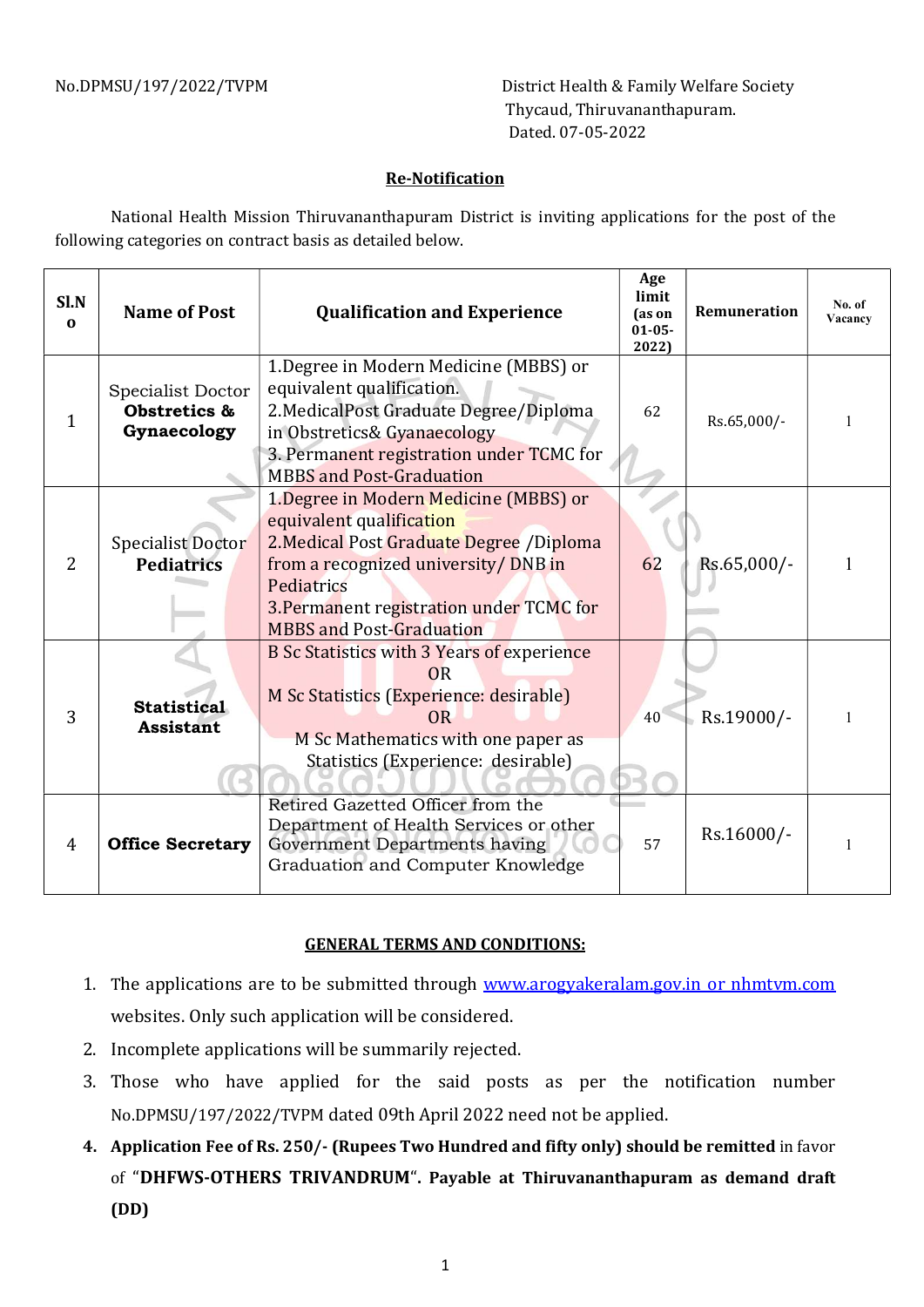- 5. Selection of the candidates will only be based on prescribed qualification, experience and performance in test/interview as per the Circular No : NHM/4827/ADMN1/ 2019/SPMSU dated 28.10.2019
- 6. The successful candidate will have to enter into a contract with the District Health and Family Welfare Society (Arogyakeralam) Thiruvananthapuram District.
- 7. The successful candidates will be appointed on contract basis initially for a period of three months only. The District Health & Family Welfare Society (Arogyakeralam) may at its discretion, based on the performance and integrity of the successful candidate, may extend the period of contract.
- 8. Candidate should be willing to work in any institution in Thiruvananthapuram District as decided by the Society.
- 9. The vacancies are for immediate requirement and the society may prioritize the interview for different category of posts, on the basis of requirements.
- 10. Educational qualification for above mentioned posts should be obtained via regular mode of study and the course should be recognized by Government of Kerala.
- 11. Claims in respect of qualifications/experience and etc. should be supported by copies of relevant documents; candidates may be required to produce the originals at the time of interview/ certificate verification process.
- 12. No TA/DA will be paid for the interview.
- 13. All communications from the Society will be intimated to the candidates through e-mail. Candidates are advised to check the website "nhmtvm.com" regularly for updates/notices and announcements.
- 14. The posts are temporary in nature during the period of the operation of the Mission and no claim for permanency of job or labor claims to the NHM, DHS or the government.
- 15. Canvasing in any form will lead to automatic disqualification. Candidates are advised to desist from such unholy practices.
- 16. Online Applications SHOULD BE submitted before 21.05.2022 Saturday 5.00 pm.
- 17. The print outs of the following documents should be submitted/send to The DPM Office, Thycaud, Trivandrum by person or post to the following address:
	- a. "The District Programme Manager,Arogyakeralam(NHM) , DPM Office, W&C Hospital Compound Thycaud Thiruvananthapuram -14" on or before 25.05.2022 Wednesday 5.00 pm
	- b. Print out of duly filled application form with signature.
	- c. DD of Rs. 250/- favor of "DHFWS-OTHERS TRIVANDRUM". Payable at Thiruvananthapuram (in original).